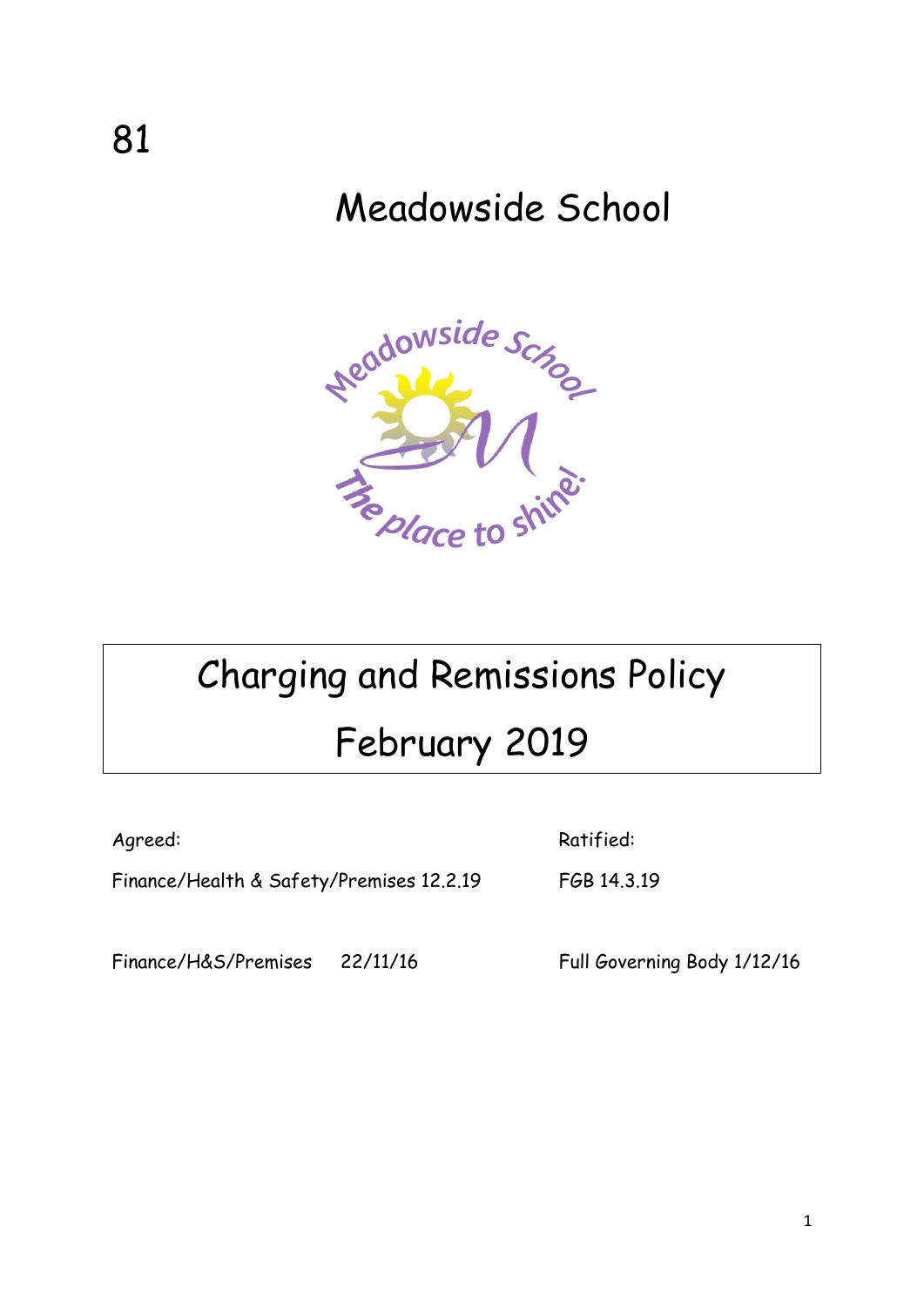# School Charging Policy – Monitoring Report 2017/18

- 1. There were no occasions when a planned activity did not take place due to insufficient voluntary contributions received from parents and carers.
- 2. The costs for the Post 16 Leavers' Residential in June 2017 were partially remitted, (by £218.50 for board and lodgings element), for a family whose daughter was in receipt of Income Support. Funding used to remit the costs was the school's post 16 Discretionary Bursary funding.
- 3. The Post 16 Discretionary Budget was also used to provide £226 to fully remit the costs of a Post 16 pupil to enable him to attend the Year 7 Residential as a work experience placement where he worked with and supported younger pupils. He was eligible for the discretionary budget as he has been eligible for free school meals.

KG 11/2/19

### **Rationale**

Section 457 of the Education Act 1996 requires every governing body of a maintained school to determine and keep under review a policy with respect to charging for school activities and the circumstances under which such charges may be remitted.

The Department for Education issued departmental advice on charging for school activities in October 2014.

Wirral Local Authority produced a 'Charging for Clubs and Activities' Policy which is to be used as the basis for all maintained Wirral schools.

### **Principles**

Meadowside School supports the principle stated in Wirral Local Authority Policy that education in maintained schools should be free and that no pupil's education should be affected by his or her parents' inability or unwillingness to pay or to contribute towards the cost of the pupil's education. Further details and guidance can be found at:

### https://www.gov.uk/government/publications/charging-for-activities

Implementation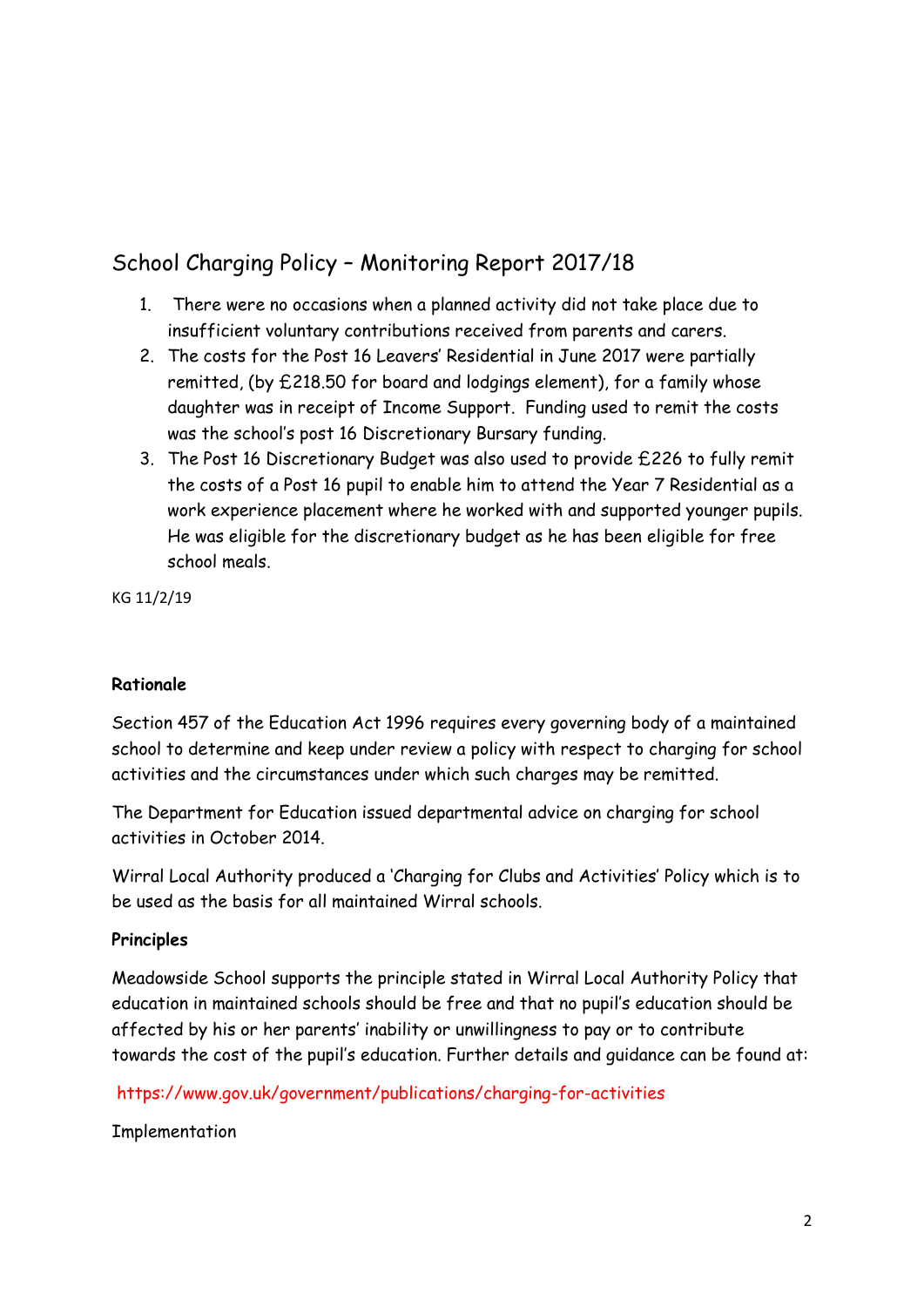- 1. Pupils will not be required to pay for any materials, books, instruments or other equipment for use in connection with education provided during school hours. Schools may, however, charge for, or require the supply of, materials for practical subjects such as Design and Technology where a child, or his/her parents has indicated in advance a wish to take home the finished product. Schools may also charge for, or require the supply of, ingredients, for Cookery/Independent Living Skills where the parents/carers wish their child to take home the finished dish, or eat it at school.
- 2. Instrumental music tuition provided by the Local Authority's peripatetic music service shall be provided free of charge.
- 3. The education we provide wholly or mainly during school hours will be free but on some occasions a voluntary contribution towards the cost of a special activity/visit which forms part of the curriculum may be requested by the school. Parents/carers are free to decide whether or not to contribute. Pupils of parents/carers who are unable or unwilling to contribute will not be discriminated against. The voluntary contribution requested will be a contribution towards the cost of providing the activity for one child; that is, those parents who do make a voluntary contribution will not be contributing to the cost for those pupils whose parents/carers do not contribute.
- 4. When there are insufficient voluntary contributions to make the activity possible, and when there is no way to make up the shortfall, then the activity may be modified to reduce costs where possible, or will be cancelled and any voluntary contributions received refunded.
- 5. Meadowside School will make charges to cover the costs of board and lodgings of residential trips, unless parents/carers are eligible for remission of fees as outlined in paragraph 13 below. Schools cannot charge for travel to and from outdoor centres if the visit takes place during school hours, although Meadowside School may ask for a voluntary contribution towards these costs.
- 6. For activities defined as 'optional extras' under the terms of the Education Act 1996, that is activities which are provided mainly out of school hours and which are not part of the school curriculum, Meadowside School may charge to cover the costs of board and lodgings, travel, materials, books or other equipment, entrance fees, teaching and non-teaching staff and any other costs for providing the activity. If parents/carers would like their child to take part in such activities but are unable to meet the full cost, financial assistance may be available; the Head Teacher is happy to talk to parents in confidence about that possibility.
- 7. Parents will be asked to pay for examination fees only in the circumstances outlined in the Authority's policy statement.
- 8. Meadowside School may ask for parents/carers to meet travelling costs arising out of work experience placements.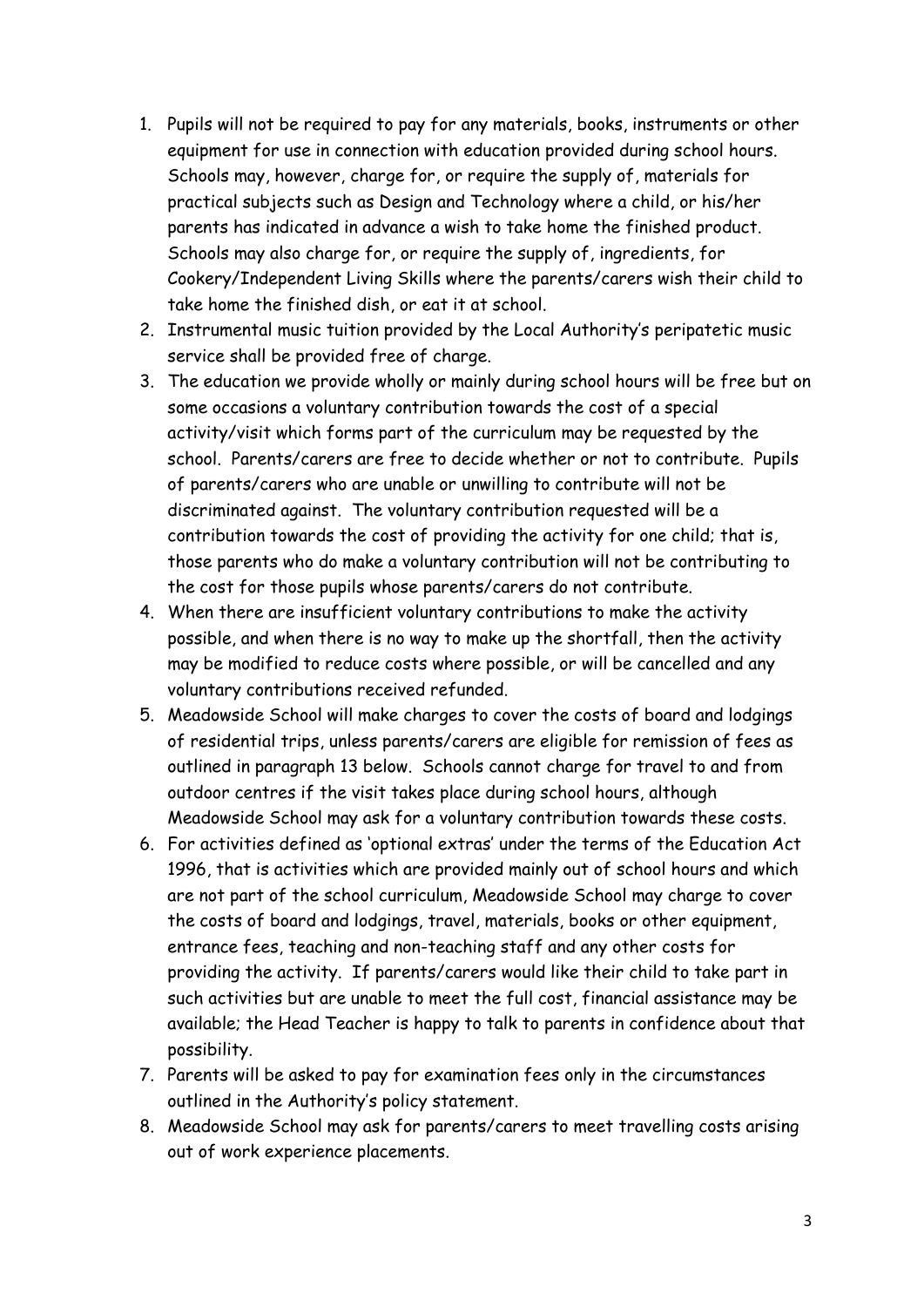- 9. Parents/carers may be asked for payment towards the cost of repairing or replacing any part of the fabric of the school or any items of school property which has been damaged or lost as a result of their child's behaviour.
- 10. School meals are available at lunch time for pupils. A charge of £2.45 per day is made for a school lunch for all pupils who are not in receipt of Free School Meals. On special occasions such as at Christmas and the end of the school year, post 16 learners may be offered the opportunity to have their lunch off site as an 'optional extra'. Parental permission and the payment necessary will be sought in advance. Staff meals are charged at £2.94 per meal as VAT is payable.
- 11. The school offers snacks at morning break time. For those pupils who wish to take advantage of this, there is a small charge of 30p per item. Pupils for whom the school receives pupil premium funding will be able to choose one snack item per day free of charge if they are unable to pay.
- 12. The post 16 curriculum may involve more off-site educational experiences as we prepare pupils for transition to life after Meadowside. In these circumstances, where appropriate, parents/carers will be invited to supply funds for the purchase of a small snack/drink away from school.
- 13. **Remissions**. Where the parents/carers of a pupil can provide satisfactory evidence that they are in receipt of Income Support, income based Job Seekers Allowance, Child Tax Credit, or receive support under part VI of the Immigration and Asylum Act 1999 during any period when the trip is taking place, the Governing Body will offer to remit in full the cost of board and lodgings for any residential activity which is deemed to take place in school hours or where it forms part of the syllabus for the National Curriculum. The Governing Body may wish to remit in full or in part the cost of other activities for particular groups of parents, for example in the case of family hardship. When arranging a chargeable activity, such parents will be invited in confidence for the remission of fees in full or in part. Authorisation for such remission will be made by the Head Teacher in consultation with the Chair of Governors.

### **Resources**

Effective implementation of this policy will require access to sufficient school funds to support the remittance of fees as outlined in paragraph 13 above. For post 16 pupils we will seek to support an application to the Discretionary Bursary fund that we administer on behalf of the Department for Education.

### **Equality Impact Assessment**

The terms of this policy will not adversely impact on pupils or staff who have a protected characteristic within the meaning of the Equality Act 2010.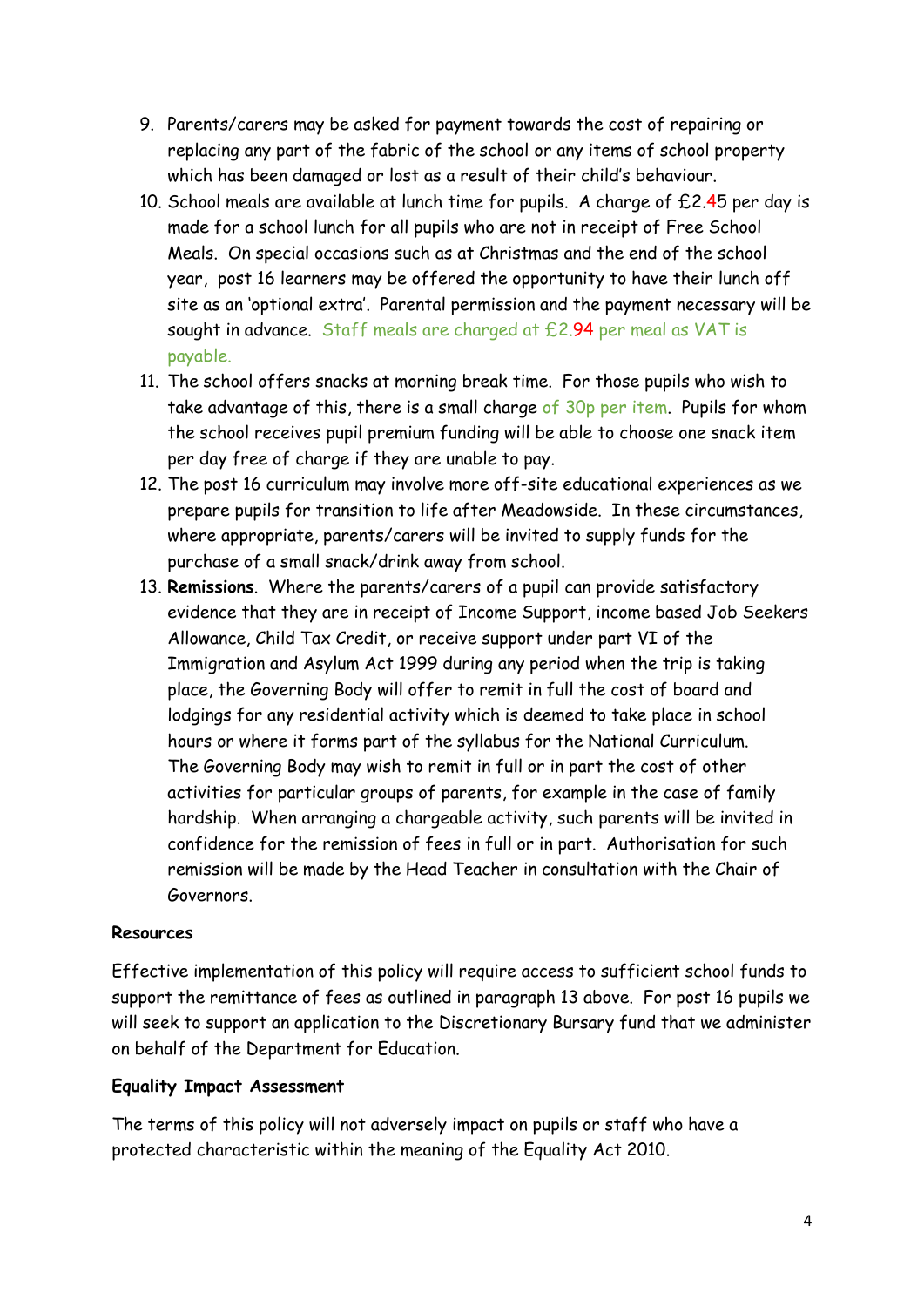#### **Monitoring**

This policy will be monitored by the School Business Manager on an annual basis. At the end of the academic year she/he will summarise the occasions when charges have been remitted, either in full or in part, and the source of the funding subsequently provided, and the number of occasions when activities were cancelled due to insufficient voluntary contributions being received.

#### **Conclusion**

The responsibility for ensuring that the school has a charging and remissions policy lies with the Governing Body. The Finance Committee will review and update the policy biennially, presenting it to the Governing Body for ratification.

#### References

'Charging for School Activities' Department for Education October 2014

Wirral Local Authority Policy – Charging for Clubs and Activities – copied from Wirral Internet May 2015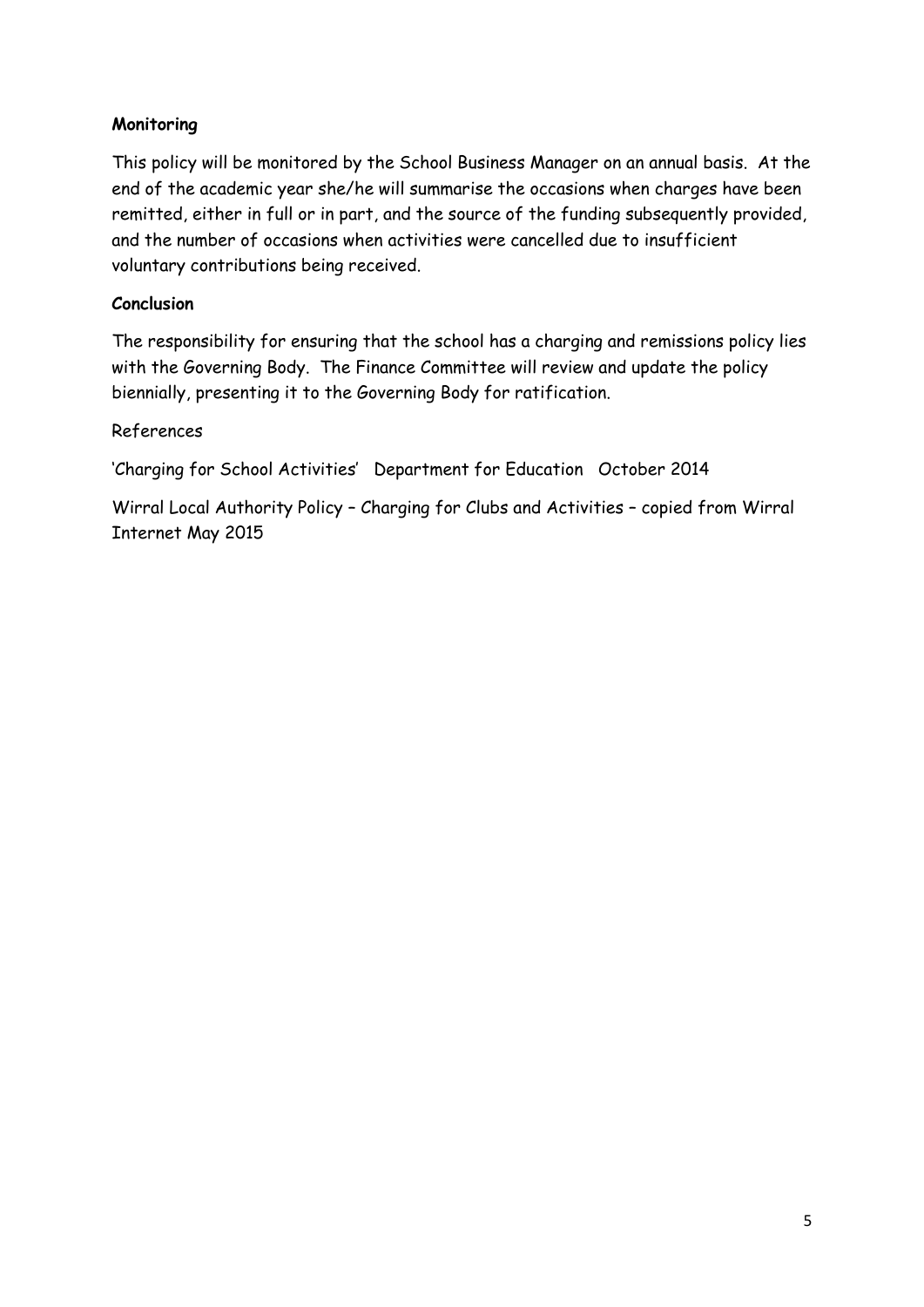#### Appendices

# Appendix 1 **– Wirral Local Authority Policy – Charging for Clubs and Activities. Wirral Local Authority Policy - Charging for Clubs and Activities**

Our policy on charging for school activities for schools we maintain is set out below:

1. We back the principles that education in maintained schools should be free and that no pupil's education should be affected by his or her parents' unwillingness or inability to pay or to contribute towards the cost of the pupil's education.

2. Pupils should not have to pay for any materials, books, instruments or other equipment which they use in connection with education provided during school hours. However, schools may charge for, or ask for ingredients or materials for, practical subjects where parents have said that they want to own the finished product.

3. We charge for instrumental music tuition in groups of up to four.

4. We will not charge for any activity taking place in school time. However, schools may make charges to cover the costs of board and lodging on residential trips. They will not charge for board and lodging if you receive Income Support, Universal Credit or Working Tax Credit for any part of the period when the activity takes place.

5. Schools will not charge for staff or material costs at residential centres. They cannot charge for travel to and from outdoor centres if the visit takes place during school hours. However, they can charge for travel if the visit is an optional extra. Schools will charge for board and lodging at our centre (Oaklands) but we will pay a grant if you receive Income Support, Universal Credit, Working Tax Credit, Disability Working Allowance or income-based Jobseeker's Allowance when the visit takes place.

6. Schools will not charge for entry fees for prescribed public examinations for which registered pupils have been prepared at school. However, they will make charges in the following circumstances.

- For examinations for which the pupil has not been prepared at school
- For examinations which are not prescribed by the Department for Education and Skills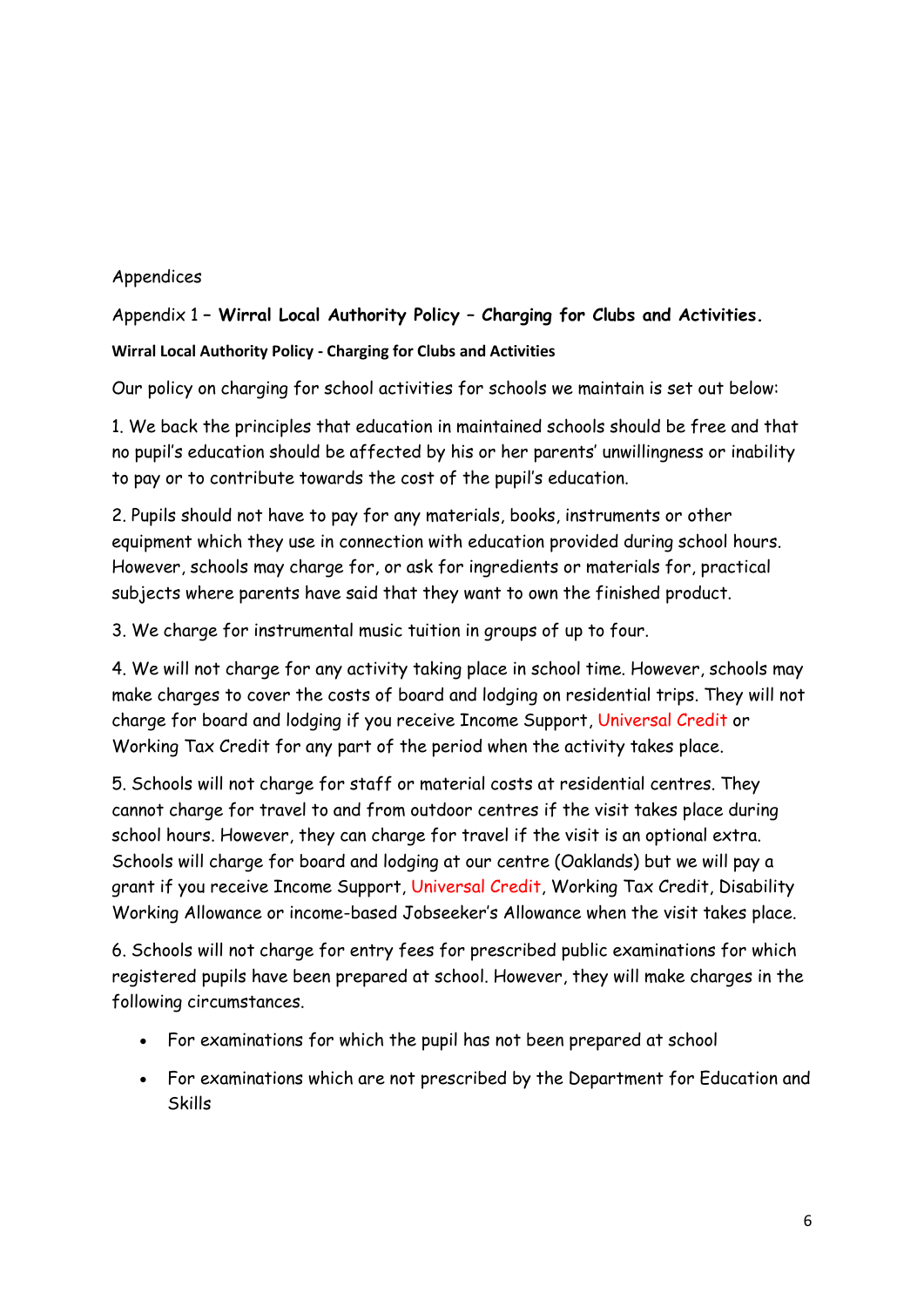- If the preparation provided by the school allows a pupil to enter two or more examinations, you will be charged the cost of your child sitting the second and further examinations. If fees vary, you will be charged for the higher fees.
- If a pupil fails to complete all the examinations requirements without good reason and so is ungraded in the examination, we will not refund any charges.

7. For activities defined as optional extras under the terms of the Education Act 1996, governors may cover the costs of board and lodging travel, materials, books or other equipment, entrance fees, teaching and non-teaching staff and any other costs for providing the activity.

8. For travelling costs arising out of work experience placements, schools may ask parents to meet those expenses and governing bodies should decide whether, and in what circumstances, to refund them.

9. The amount of charge allowed by the Education Act 1996 and the decision whether to refund any charge is decided by the governors if the cost of any of the optional extras or the board and lodgings is paid for by the governors and in any other case by us.

10. If charges (for example, for board and lodging) are to be refunded, the costs will be paid for out of school funds.

Copied from Wirral Internet 15/5/15